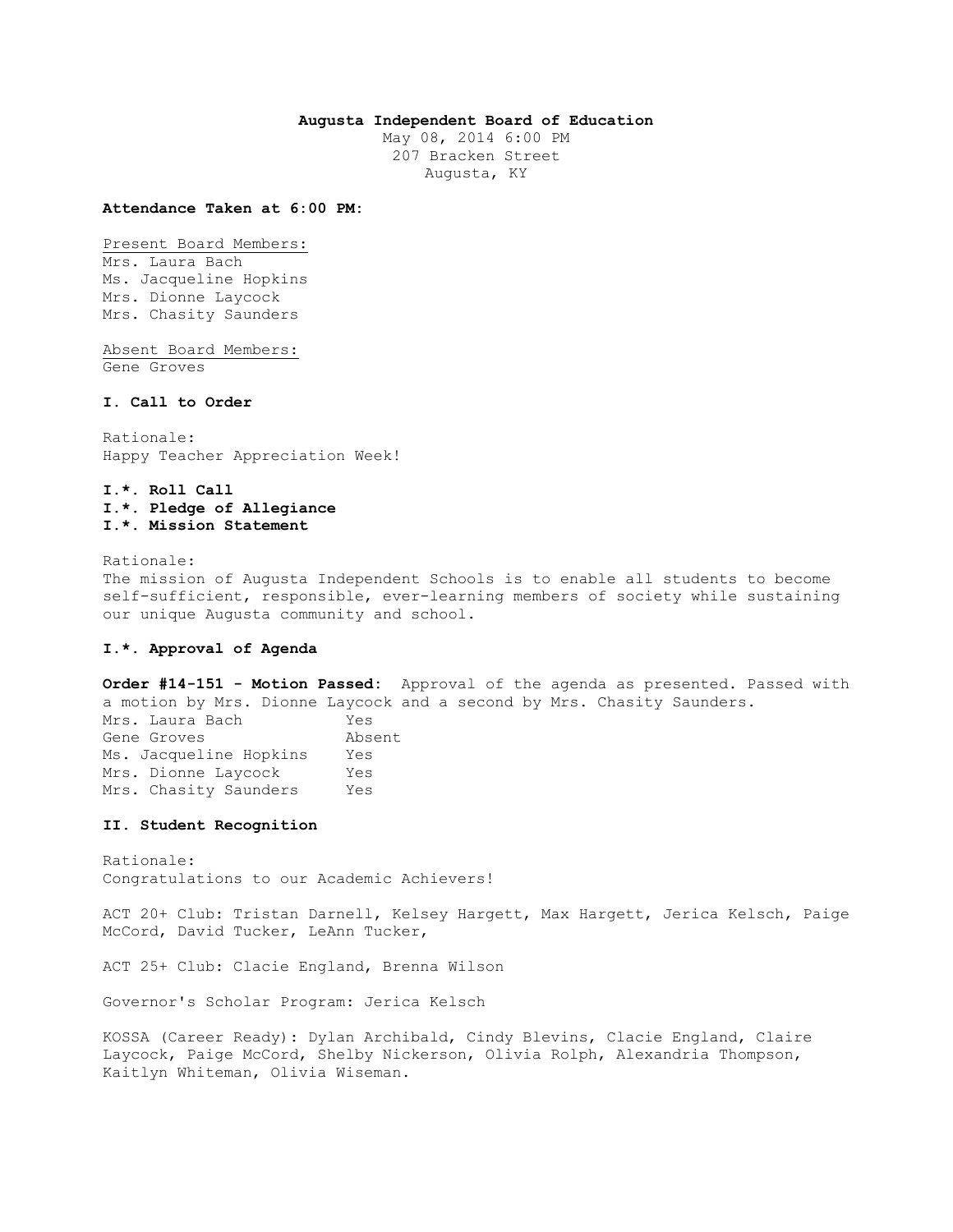# **II.\*. \*BREAK**

# **III. Round Table Discussion III.\*. Principal's Report/Student Achievement**

Rationale:

Principal, Robin Kelsch informed the board members of upcoming accountability KPREP testing and stated End-of-Course testing concluded for high school and preliminary KOSSA results indicated improvement. He stated summer professional development for teachers would consist of math and literacy strategies, differentiation, PGES student growth goals and Next Generation Science Standards.

## **III.\*. Budget**

#### Rationale:

Finance Officer, Kelley Gamble reported that April's receipts trail last year by \$15,600 with property tax revenues down \$9,000. However, public service taxes are anticipated at \$35,000 and utility taxes have increased by nearly \$12,000. Expenditures have decreased by \$33,800 compared to the same time last year, indicating budget reduction efforts are in place and working. Receipts exceeded expenditures by \$133,000 through April compared to \$115,000 last year. The school instructional allocation balance is \$5,488 to finish the fiscal year and transportation and maintenance are on track to finish with a surplus.

Food Service revenues exceed expenditures by \$5,307 through April. However, at the same time last year, revenues exceeded expenditures by \$11,000. Costs have decreased by \$400 through 10 months, but revenues are trailing last year's numbers by over \$6,000. The current balance is \$10,424.

Mr. Gamble presented the 2014-2015 Tentative Budget for the upcoming fiscal year. Revenue increases were limited to projected SEEK increases, an increase in utility collections, revenue for athletic transportation and a slightly larger transfer from the Capital Outlay account. Overall, revenue increases are slightly over \$54,000 for 3.1%.

The budget includes the 1% mandated salary increase, plus experience and step for both certified and classified personnel. Personnel has been reduced in student services, special education, certified and classified positions and transportation. In addition, extracurricular salaries are frozen at this year's level. Salaries are budgeted at \$54,000 less than in 2013-2014, despite the mandated salary increases. Other increases factored into the budget are employer matching costs with unemployment costs quadrupling over two years and the KTRS health insurance match increasing 50%.

The school's instructional budget has been limited to \$26,800, down from \$31,000 this year and about \$40,000 in the prior fiscal year. Student accident insurance has also been eliminated for a savings of about \$8,000. Contract services for finance and counseling were eliminated for a savings of \$4,500. An additional allowance of \$6,500 was made for the purchase of a van to be used when transporting smaller numbers of students. Other operational costs such as utilities, maintenance, fuel, insurance, etc. were only increased by 1/2 of 1%. Budgeted non-personnel expenditures have been decreased by \$17,000. Overall, budgeted receipts exceed budgeted expenditures by \$68,249 with a projected ending fund balance of \$129,019, equivalent to 6.8% of general fund expenditures.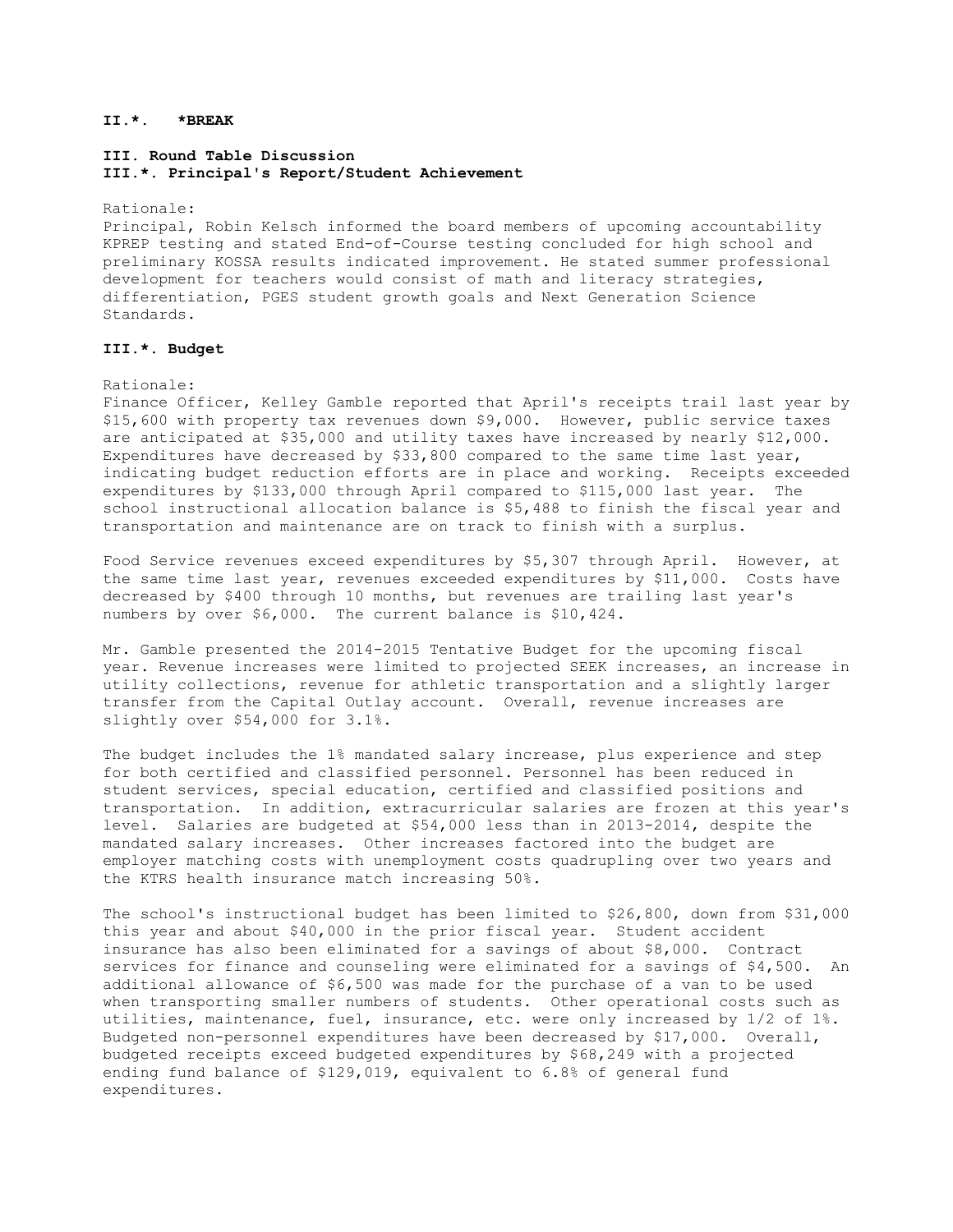**Order #14-152 - Motion Passed:** Approve the 2014-2015 Salary Schedules and Tentative Budget passed with a motion by Ms. Jacqueline Hopkins and a second by Mrs. Dionne Laycock. Mrs. Laura Bach Yes Gene Groves **Absent** Ms. Jacqueline Hopkins Yes Mrs. Dionne Laycock Yes Mrs. Chasity Saunders Yes

#### **III.\*. Facilities Update**

Rationale:

The Energy Management Report for the March billing period indicates a reduction in electricity consumption of 1,293 kWhs (2.8%) and an increase in natural gas consumption of 1,156 CCF, which created an additional cost in energy of \$1,260, as compared to our three year baseline averages. However, YTD, we still have reduced the total electrical energy consumption through the March billing period by 30,187 kWhs (5.7%) which has created a savings in electrical energy cost of over \$2,717. Unfortunately through March, we have also had an increase in natural gas consumption of 2,369 CCF (27.3%) which has increased our energy cost by approximately \$2,819. Our reduction in electric consumption has helped us offset the added cost in natural gas this year due to the harsh winter.

Monthly Maintenance:

 Repaired the boiler after valve was closed Repaired A/C unit in library Installed new closer on gym door Repaired the preschool door closer Serviced mowers and weed eaters

# **IV. Communications IV.\*. Superintendent's Report**

Rationale: Superintendent, Lisa McCane informed the board members that the district had received \$6,000 in classroom technology grants from the Durr Foundation.

She stated plans to postpone implementation of the Community Eligibility Provision until next year. Currently, the district is at 45% and the program recommends being at 50% to be funded at 80% for food services.

Mrs. McCane reported 12 students were affected by eliminating the Dover bus route but most of the students would remain attending Augusta. She stated the four students whose parents indicated transportation was problematic were on the non-resident contract with Bracken County and students from the waiting list could replace those spots.

Mrs. McCane informed the board of the district's participation in the Bracken County Citizens Working Together: Substance Abuse Prevention Meeting and plans to develop a Comprehensive Substance Abuse Prevention Plan to be implemented in the schools.

Board members learned the auditors would begin preliminary audit work in July and the fitness center would have volunteers conducting a 10-week fitness boot camp in the summer. Superintendent McCane stated the Superintendent Student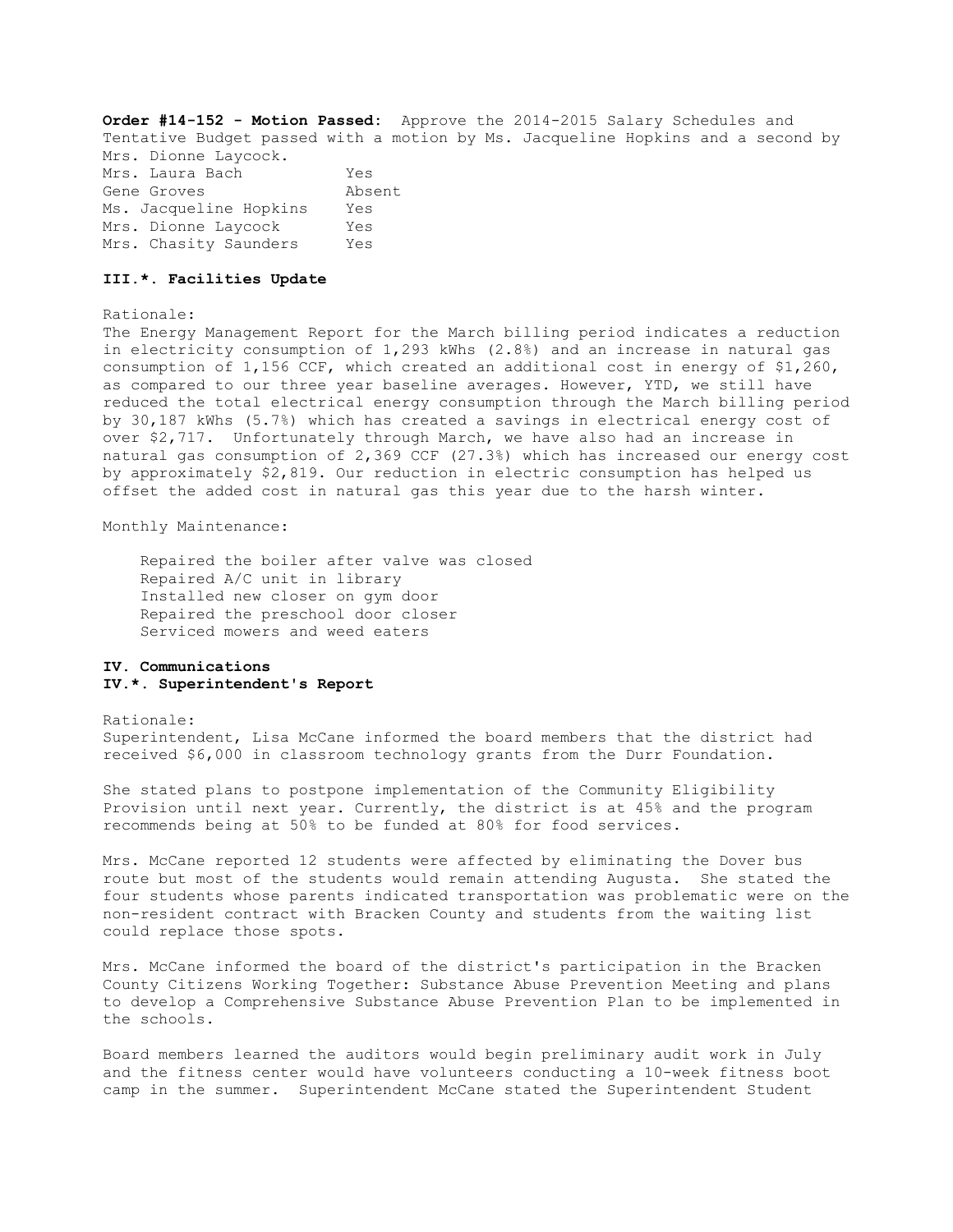Advisory Council completed a community service project by cleaning up the park for the City of Augusta.

April Attendance: 94% and Enrollment P-12 is 308 and K-12 is 287

## **IV.\*. Citizens**

Rationale:

Parent, Bill Gray asked board members if the decision was final to eliminate the Dover bus route. Superintendent McCane stated the bus route was out-of-district and costs \$15,000 per year to maintain. Mr. Gray asked if a transportation fee was possible but Mrs. McCane stated a fee would not be enough the cover the high expense of the route. She stated parents were planning to carpool and that might be an option.

## **IV.\*. Board Members**

Rationale:

Board member, Jackie Hopkins proposed the district seek options for After School Programs and board member, Dionne Laycock suggested the school use all 320 white chairs from the City of Augusta for graduation.

## **V. Business and Consent**

**Order #14-153 - Motion Passed:** Approval of the Business and Consent items as presented passed with a motion by Ms. Jacqueline Hopkins and a second by Mrs. Dionne Laycock.

| Yes    |
|--------|
| Absent |
| Yes    |
| Yes    |
| Yes    |
|        |

**V.\*. Approve Previous Meeting Minutes V.\*. Approve Fiscal Court Agreement to Transport Non-Public Students V.\*. Approve Use of Building Requests V.\*. Approve Trip Request V.\*. Approve KEDC Membership for 2014-2015** 

Rationale:

Total Cooperative Membership Fees: \$1,215.10

### **V.\*. Approve Ohio Casualty Insurance for 2014-2015**

Rationale: Insurance Renewal includes: Worker's Compensation, Property, Fleet and Umbrella totaling \$31,532.

**V.\*. Approve Bills V.\*. Approve Treasurer's Report**